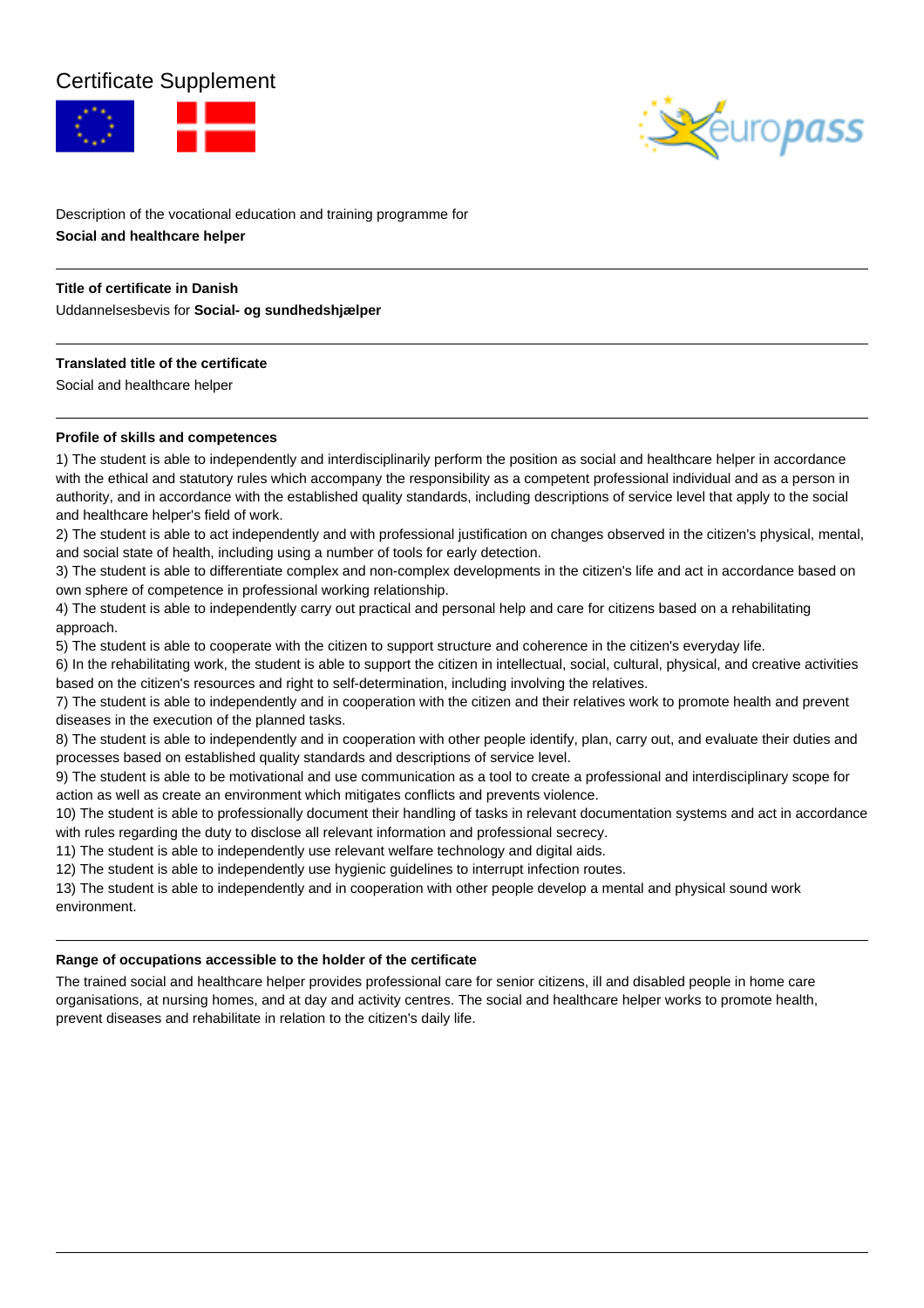# Certificate Supplement





Description of the vocational education and training programme for **Social and healthcare helper**

### **Duration and mode of education and training**

The total duration of the education and training programme 1 year and 8 months, with 36 weeks of on-the-job training.

Danish vocational education and training programmes are alternating programmes, which means that the education and training activities alternate between education and training at a school and on-the-job training in an enterprise.

### **Level of certificate**

The training programme is a vocational education programme which is placed in: The Danish qualification framework for life-long learning at level: 3 European Qualification Framework (EQF) at level: 3

### **Access to the next level of education/training**

The education and training described in this certificate gives access to continuing and further vocational education and training in Denmark.

## **Name and status of the body awarding the certificate**

Fagligt udvalg for den pædagogiske assistentuddannelse og social- og sundhedsuddannelsen (PASS) Vesterbrogade 6D, 4. 1620 København V

In pursuance of an order issued by the Danish Ministry of Education, the awarding authority is authorised to issue a certificate concerning this education and training program.

#### **Grading scale**

For training certificates issued after 1 August 2007, the 7-point grading scale is used. The 7-point grading scale is equivalent to the ECTS scale so that the grade 12 corresponds to A, 10 corresponds to B, 7 corresponds to C, 4 corresponds to D, 02 corresponds to D, 00 corresponds to F+ and -3 corresponds to F.

The 13-point grading scale is used for training certificates issued before 1 August 2007, after which it was replaced by the 7-point grading scale.

#### **Additional information**

Danish Agency for Science and Higher Education Bredgade 40 DK-1260 København K Tlf.: +45 3544 6200 E-mail: sfu@ufm.dk www.ufm.dk

## **Explanatory note**

The purpose of this document is to explain the contents of the certificate. Wherever possible the various sections of the descriptions are based of the recommendations given in 2241/2004/EC of the European Parliament and Council of 15 December